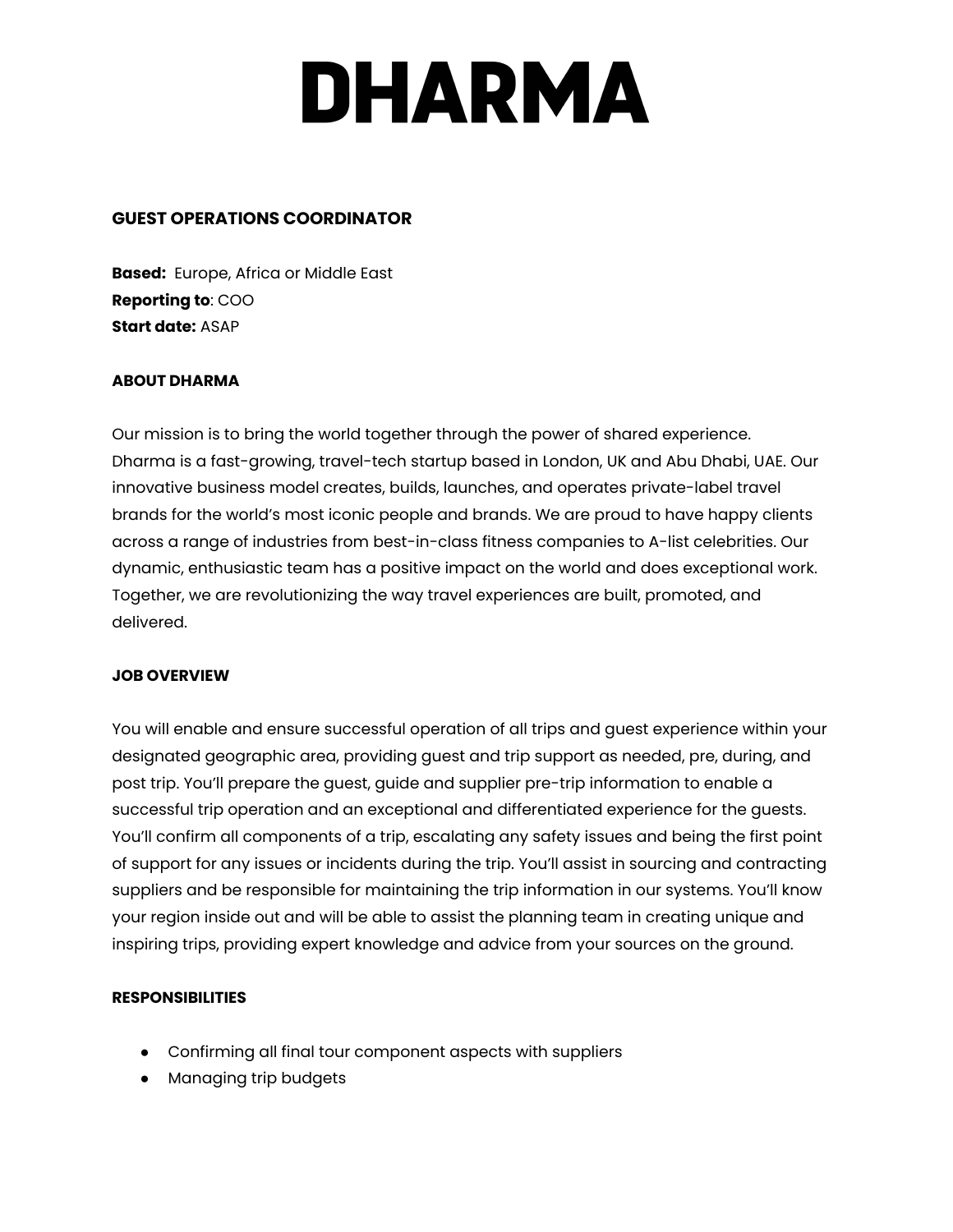# **DHARMA**

- Handling guest communications (email, direct message, and calls) and responding to any questions or concerns effectively and within required timelines and to relevant brand tone of voice.
- Scheduling and ensuring the accuracy of transfer, travel, and trip services
- Maintaining accurate and up-to-date information on all confirmed services across several databases
- Ensuring that all requests are processed within specified time schedule
- Negotiating supplier rates and researching suitable travel products
- Handling guest queries pre, during, and post trip
- Maintaining good relationships with partners and ensuring suppliers provide services in line with company guidelines
- Overseeing client itineraries and documents and ensuring prompt delivery
- Assisting with various projects and other duties
- Reporting on trip operations, ensuring suppliers and trip guides complete post trip reports and finances
- Sourcing, recruiting and managing our Trip Hosts and local guides
- Occasional travel required to meet suppliers / check services as required

## **QUALIFICATIONS**

- 3+ years of experience in a similar position
- Experience of operating tours as a Guide/Tour Leader
- Must have worked in a travel, tourism, or hospitality role, responsible for operations or guest services
- Fluent English language skills (written and verbal). Portuguese and French (or Spanish) also desirable
- Ability to work remotely and unsupervised
- Commercial acumen to operate trips within budget and negotiate with suppliers
- Impeccable attention to detail
- Must be team oriented, extremely motivated, and able to make decisions based on both data and guest wellbeing.
- Ability to operate in a fast-paced environment and work under pressure
- Strong organisational skills and the ability to set priorities and meet deadlines